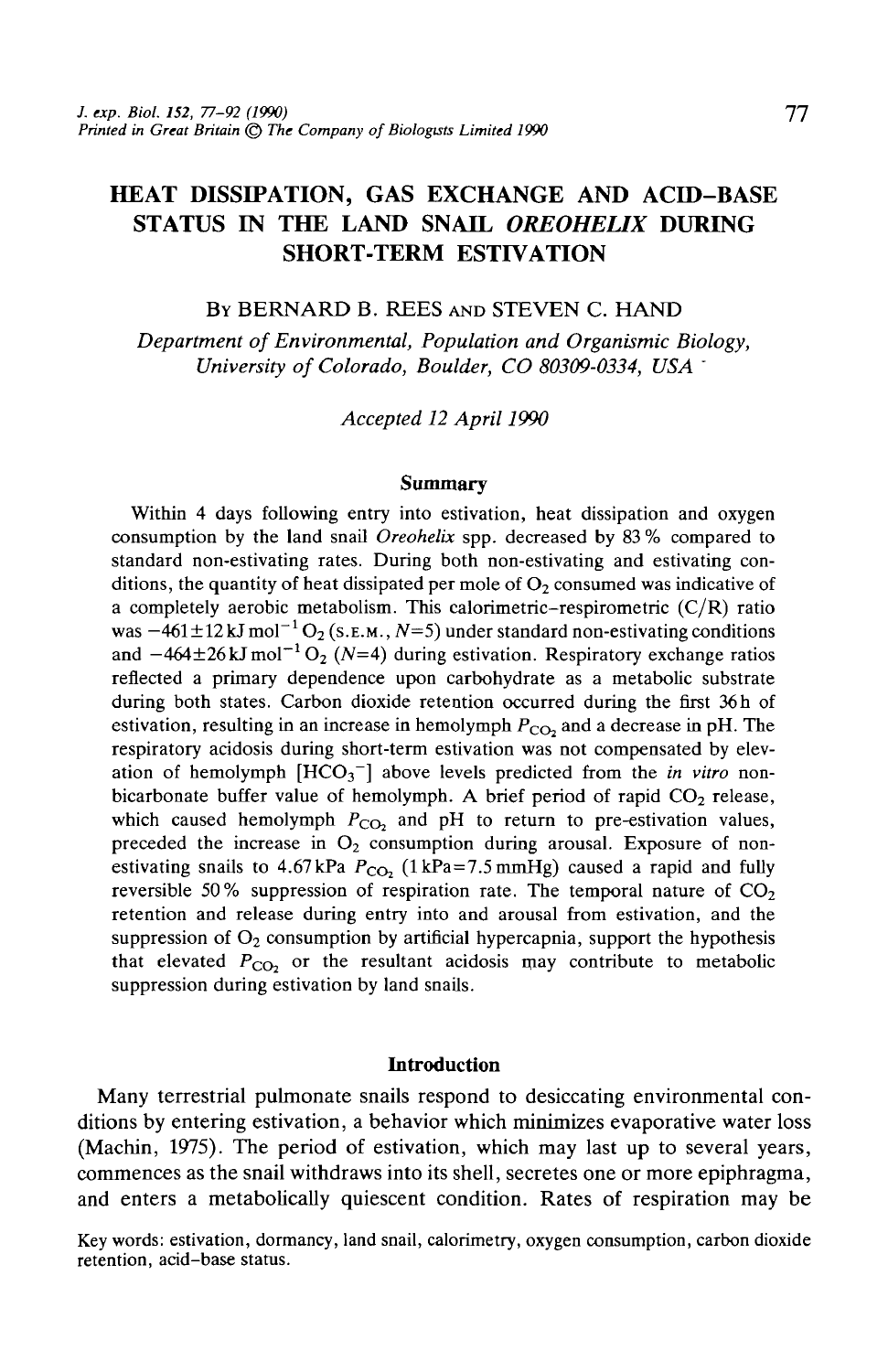reduced by more than 80% within days (Home, 1973), and during extended estivation oxygen consumption may approach undetectable levels (Schmidt-Nielsen *et al.* 1971). While physiological alterations that occur during estivation have received renewed interest over the past few years (see Barnhart, 1989), major questions remain unresolved regarding the metabolism of estivating snails. We have undertaken the present study in an attempt to address some of these questions and to extend our understanding of metabolic rate suppression during estivation by land snails.

First, all previous studies of the metabolism of estivating gastropods have employed respirometry, an approach that assumes completely aerobic metabolism. The fact that land snails can survive anoxic conditions has long been appreciated (von Brand, 1946), although the extent to which anaerobic pathways of energy production are involved during estivation is unclear. While estivating snails do not typically experience environmental anoxia, ventilation is discontinuous (Barnhart and McMahon, 1987), and prolonged periods of apnea can result in pulmonary oxygen tensions as low as 0.35kPa (Barnhart, 19866). At such low tensions, anaerobic metabolism may be recruited to supplement aerobic energy production and, as a consequence, respiration rate would underestimate metabolic rate. Thus, we have utilized simultaneous calorimetry and respirometry to measure energy flow from snails before and during a short period of estivation. By comparing heat dissipation with oxygen consumption, we address the question of the possible involvement of anaerobic metabolism under these conditions.

Second, carbon dioxide retention during estivation has been inversely correlated with oxygen consumption (Barnhart and McMahon, 1987), leading to the suggestion that hypercapnia or the related acidosis may be causally associated with metabolic rate reduction during estivation (Barnhart, 1989). This hypothesis predicts that alterations in the acid-base status of the snail should be temporally related to changes in metabolic rate during entry into and arousal from estivation. We tested this hypothesis by monitoring oxygen consumption, carbon dioxide release and extracellular acid-base status of snails during these transitions. Additionally, recent work describing hypercapnia and acidosis in estivating snails has been performed with a single species, *Otala lactea* (family Helicidae). We have used *Oreohelix* spp. (family Oreohelicidae), native to semiarid western North America (Bequaert and Miller, 1973), to investigate whether the relationship between hypercapnia/acidosis and suppression of respiration is a common feature of estivation in land snails.

#### **Materials and methods**

### *Animals*

Specimens of *Oreohelix* spp. were collected near Glenwood Springs, Colorado, in September 1988 and 1989. In this study, we did not distinguish between the two species of *Oreohelix* that occur at this collection site. [Previous electrophoretic and morphological studies (Rees, 1988; B. B. Rees and S. C. Hand, unpublished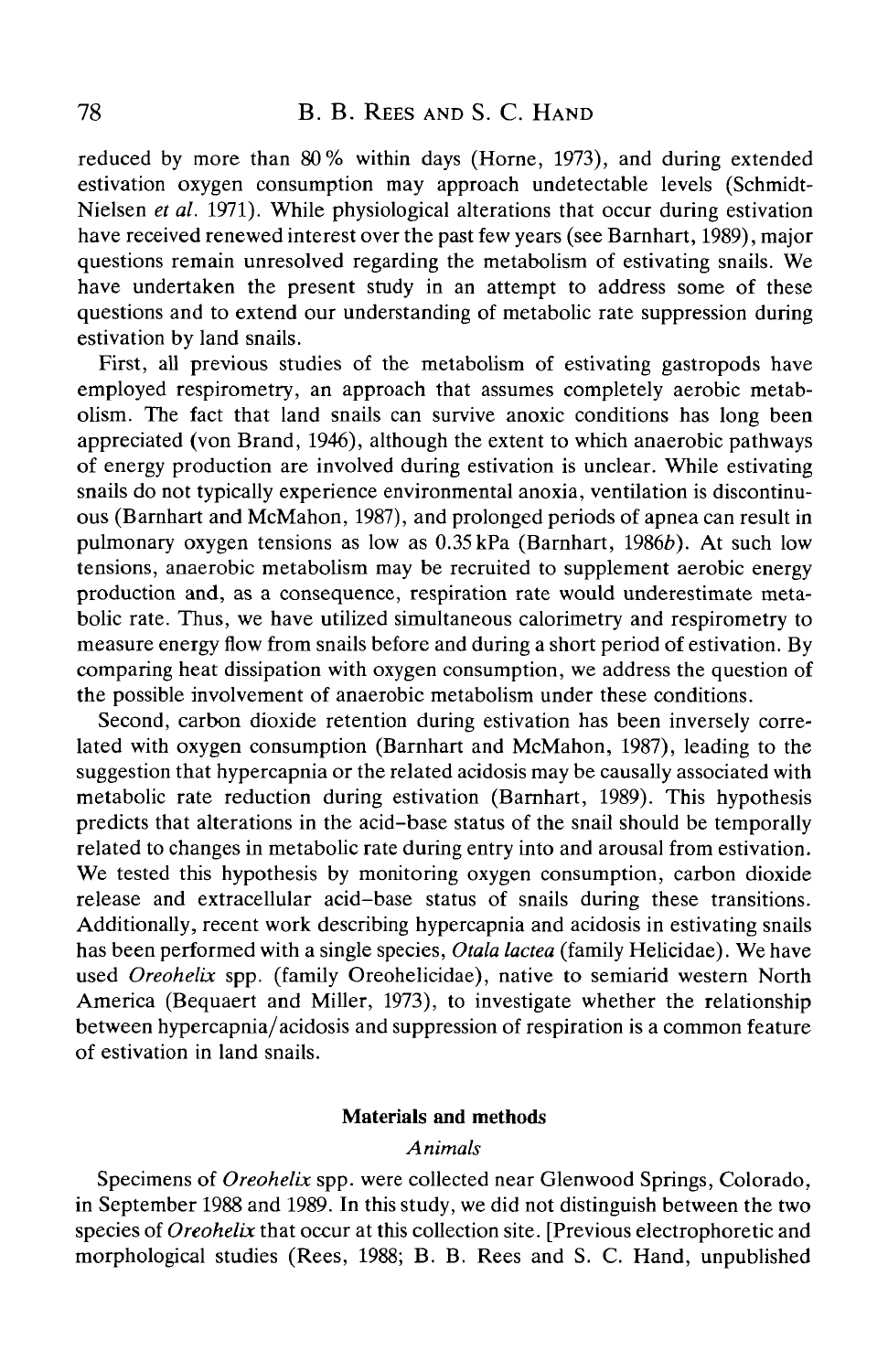observations) have shown that *O. strigosa* and *O. subrudis* constitute approximately 95% and 5%, respectively, of the snails collected here.] Snails were maintained in the laboratory at ambient temperature  $(20-25<sup>o</sup>C)$  and relative humidity (20–60%). Water, lettuce, carrots and chalkboard chalk (a source of calcium) were provided for approximately 1 week each month, and snails were allowed to estivate between feeding intervals (Barnhart and McMahon, 1987). The whole mass (soft tissue plus shell) was about 0.3 g for snails used in calorimetry and about 1 g for all others. The dry tissue mass was 21.4±0.5 % (S.E.M., *N=13)* of the soft tissue mass for snails used in calorimetry and respirometry experiments.

Two to four days prior to experimentation, snails were given food and water to ensure active metabolism. Typically snails were removed from food and transferred to the experimental temperature  $(25^{\circ}C)$  4-6h before measurements commenced. Metabolic state of the snails during experiments was controlled by altering relative humidity (Herreid, 1977). Experiments were begun with nonestivating snails held under conditions of high relative humidity  $(RH \ge 80\%)$ , and estivation was induced by transferring snails to dry conditions ( $RH \le 20\%$ ).

# *Calorimetry*

Measurements of heat dissipation of non-estivating and estivating snails were made with an LKB2277 thermal activity monitor (Gnaiger, 1983b), and gas exchange was measured simultaneously (see below). Snails were individually housed in a 3.5 ml stainless-steel perfusion chamber, and the tubing for incurrent and excurrent gases was stainless steel or Viton. Heat dissipation in microwatts was time-corrected by the calibration unit of the calorimeter; typical time constants were  $t_1 = 420$ s and  $t_2 = 14000$ s. Data were sampled every 60s and stored on an IBM XT personal computer, as well as on a strip chart recorder. All experiments were performed at 25 °C.

Heat dissipation of non-estivating snails was measured while the chamber was perfused with air of 100% relative humidity at 20 ml h<sup>-1</sup>. Gas perfusion rate was controlled by a syringe pump. To ensure complete saturation, inflowing air was humidified at 26 °C, and a piece of synthetic sponge (5 mm  $\times$  5 mm  $\times$  8 mm) and 0.3 ml deionized water were placed in the chamber. In the absence of an animal, heat dissipation was generally within  $1 \mu W$  of the baseline achieved under dry conditions, indicating that no significant net evaporation or condensation occurred. Calorimetric measurements with non-estivating snails extended for 6-8 h. Following this interval, snails usually had their feet extended and no snail had formed an epiphragm.

Prior to measurements during estivation, data collection and gas perfusion were temporarily interrupted while the measuring chamber and snail were removed from the calorimeter and thoroughly dried. The chamber and snail were replaced into the calorimeter and perfused with dry air at an elevated flow rate  $(5-10 \text{ ml min}^{-1})$  for 12-24 h. The flow rate was reduced to 3 ml h<sup>-1</sup> and measurements of heat dissipation and gas exchange were re-initiated. Measurements extended for 3-4 days during estivation. At the end of this period, we noted that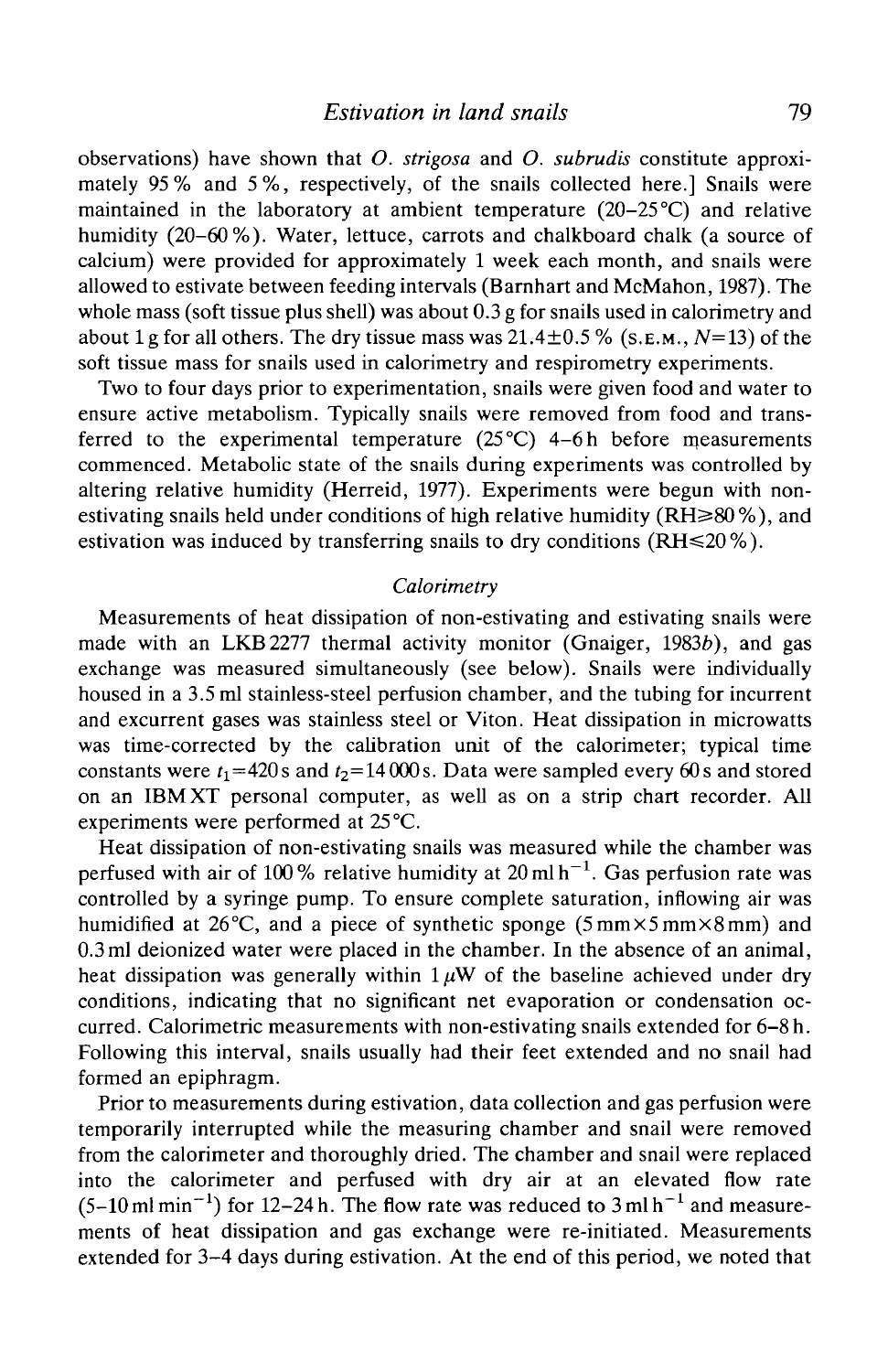all snails had formed epiphragma and, when provided with moisture, all individuals became active. Immediately after each experiment, heat dissipation of the empty chamber was measured to correct for the presence of fecal material and/or baseline drift. This correction was typically less than  $2 \mu W$ .

During estivation, it was necessary to determine accurately the amount of evaporative water lost from each snail in order to correct the measured heat dissipation. In each experiment, mass loss of the chamber plus snail was determined to the nearest 0.01 mg over an interval of 30-40 h. Because snails lose water and dry mass proportionately during estivation and maintain a constant 80 % tissue water (B. B. Rees and S. C. Hand, unpublished results), water loss was estimated as 0.8 times the measured mass loss. The amount of water loss was relatively consistent between experiments  $(1.065 \pm 0.081 \,\mu\text{H}_2\text{O}$  per 40 hinterval;  $N=4$ ). Water loss was apportioned across the estivation interval based on the ventilatory/activity pattern of the snail, which was estimated by integrating the cyclic fluctuations in the calorimetric signal (taken as a relative indicator of ventilation/activity during estivation; see Fig. IB). Standard conversion factors for the latent heat of vaporization at  $25^{\circ}$ C were used to calculate the endothermic signal generated by evaporative water loss.

#### *Respirometry*

Oxygen consumption  $(n_{\Omega})$  and carbon dioxide release were monitored concurrently with measurements of heat dissipation. Excurrent gas was collected in glass syringes inverted under mineral oil. In a typical experiment, the gas collection intervals were 1 h during measurements with non-estivating snails and 8 h during estivation. When sufficient volume had been collected  $(\geq 16 \text{ ml})$ , the gas was quantitatively removed and injected into an airstream drawn at  $25 \text{ ml min}^{-1}$ through desiccant (Drierite), an Anarad  $CO<sub>2</sub>$  analyzer, an Applied Electrochemistry A-3A  $O_2$  analyzer, and an R-1 flow controller. Signals from the analyzers were recorded on a strip chart recorder and read to 0.001 %. Changes in  $O<sub>2</sub>$  and CO<sub>2</sub> caused by the snails were usually less than 1%. Diffusion of O<sub>2</sub> from ambient air into the collected gas was checked and found to be negligible. In the case of  $CO<sub>2</sub>$ , a slow rate of diffusive loss into the mineral oil was measured, and the  $CO<sub>2</sub>$  values were corrected accordingly. The fractional content of water vapor and  $CO<sub>2</sub>$  in excurrent air were taken into account in the calculations of rates of gas exchange (Withers, 1977).

One objective of this study was to describe the temporal nature of metabolic suppression during entry into estivation and metabolic reactivation upon arousal. Since large heat signals are generated by evaporation and condensation of water, we could not use calorimetry to measure energy flow from snails accurately during transitions where relative humidity was changing. Thus, separate experiments were performed in which rates of gas exchange were monitored across these transitions. Individual snails were placed in glass flow-through chambers (approx. 13 ml volume) in a water bath maintained at  $25 \pm 1$ °C. Snails were in continuous darkness during measurement. Rates of gas exchange of non-estivating snails were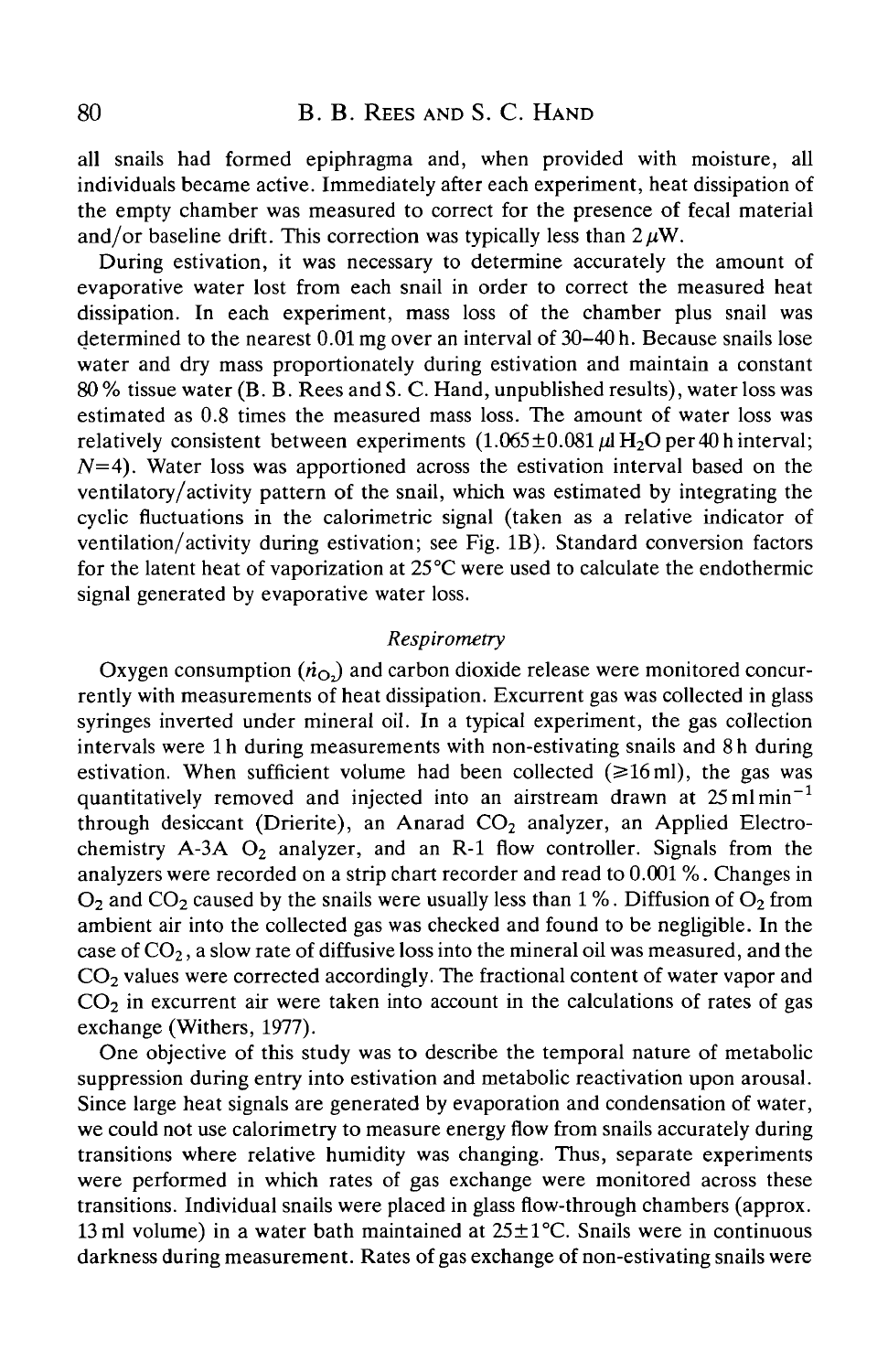measured over 2 h during perfusion with air of 100 % relative humidity. Estivation was induced, without interrupting measurements, by perfusion of the chamber with dry air, and gas exchange was measured for the next 3 days. Arousal was effected by resuming perfusion with 100 % relative humidity.

To test the effect of elevated  $CO<sub>2</sub>$  on metabolism, we measured the  $\dot{n}_{O<sub>2</sub>}$  of snails exposed to 5.75 %  $CO_2$  in air ( $P_{CO_2}$ =4.53–4.73 kPa, depending upon barometric pressure).  $\dot{n}_{\Omega}$  was measured over 1-h intervals in ambient air, during a 6-h hypercapnic exposure and following return to ambient air. The relative humidity of inflowing gas was maintained at 100% throughout the experiment and the temperature was  $25\pm1^{\circ}$ C. A control experiment was performed with the same individuals to monitor  $\dot{n}_{\Omega}$ , over a 9-h exposure to ambient air.

#### *Hemolymph acid-base measurements*

Hemolymph pH and  $P_{CO_2}$  were measured with a Radiometer Blood Micro System Mk II (BMS) at  $25\pm0.5^{\circ}$ C. The pH electrode of the BMS was calibrated with Radiometer precision pH buffers, and the  $CO<sub>2</sub>$  electrode was calibrated with  $CO<sub>2</sub>$  standards obtained from the London Company. Measurement of  $P<sub>CO</sub>$  can be compromised by capacitance of the Radiometer  $P_{CO_2}$  electrode (Boutilier et al. 1978), and a correction is necessary when measuring small sample volumes (Barnhart, 19866). To determine this correction for *Oreohelix* spp. hemolymph was tonometered with gases of known  $P_{CO_2}$ , and  $P_{CO_2}$  of 100  $\mu$ l samples was measured. The true sample  $P_{CO_2}$  ( $P_{true}$ ) was related to the initial reading of the electrode ( $P_{\text{int}}$ ) and the measured  $P_{\text{CO}_2}$  ( $P_{\text{meas}}$ ) by the following equation:

$$
P_{\text{true}} = P_{\text{meas}} + F(P_{\text{meas}} - P_{\text{int}}).
$$

The value of the correction factor,  $F$ , was found to be  $0.34 \pm 0.11$  (s.e.m.,  $N=5$ ). Accuracy of the corrected values was approximately  $\pm 0.27$  kPa.

Non-estivating snails were kept in a humidified, darkened, temperaturecontrolled cabinet (25 $\pm$ 1°C). Hemolymph (approx. 150 $\mu$ l) from snails was sampled anaerobically from the perivisceral sinus (Barnhart, 1986a), and pH and  $P_{\text{CO}}$ , were determined. After the initial sampling interval, the remaining snails were placed over desiccant, and dry air was perfused into the temperature cabinet to induce estivation. Hemolymph was sampled and measured as above at regular intervals during the next 3 days. Following estivation, one group of snails was moistened with water to promote arousal, and hemolymph was sampled 2h later.

One group of non-estivating snails was exposed to  $4.67$  kPa  $CO<sub>2</sub>$  in humidified plastic bags for 2–6 h at room temperature (23–25 °C). Hemolymph pH and  $P_{CO_2}$ were determined as above.

Hemolymph  $[HCO<sub>3</sub><sup>-</sup>]$  was calculated with the Henderson–Hasselbach equation for each sample. The value of 6.189 was taken as the pK of carbonic acid in snail hemolymph at 25°C and physiological ionic strength (Barnhart, 1986a), and the solubility of  $CO_2$  was assumed to be 0.33 mmol<sup>1-1</sup> kPa<sup>-1</sup> (Harned and Davis, 1943).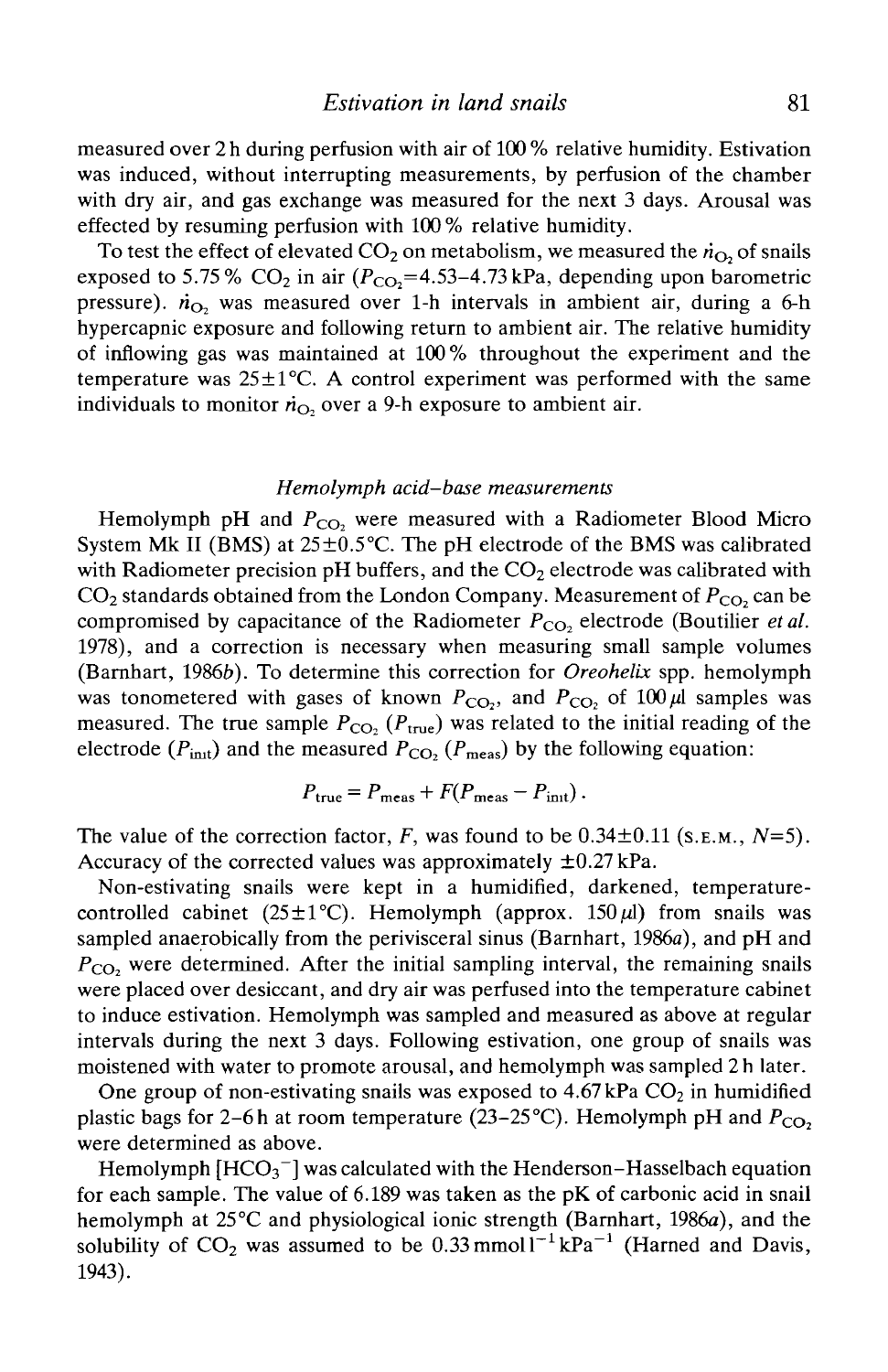# 82 **B. B. REES AND S. C. HAND**

The non-bicarbonate buffer value was determined in hemolymph pooled from eight non-estivating snails. Samples of hemolymph (approx.  $100 \mu l$ ) were tonometered with humidified mixtures of  $CO<sub>2</sub>$  in N<sub>2</sub> provided by Wösthoff gas-mixing pumps. After 30-60 min of tonometry, pH was measured with the Radiometer BMS and total carbon dioxide  $(C_{CO_2})$  was measured as described by Barnhart (1986a). Protein concentration in the pooled hemolymph was determined by the Lowry assay using bovine serum albumin as the standard (Peterson, 1977).

### *Statistics*

Values are presented as means $\pm$ the standard error of the mean ( $s.E.M.$ ). Where appropriate, means were compared using the f-test. The slope of the *in vitro* nonbicarbonate buffer line was compared to the slope of the line drawn through experimental points with the test for equahty of slopes in the analysis of covariance program of SPSS-X, version 3. In all cases, a probability of  $\leq 0.05$  was considered statistically significant.

#### Results

# *Measurements of metabolic variables*

During perfusion with air of 100% relative humidity, the metabolism of *Oreohelix* spp. was characterized by periods of reduced and stable heat dissipation, as well as periods of high and fluctuating heat dissipation (Fig. 1A). The periods of low heat dissipation probably reflected periods of minimal locomotor activity, while the periods of elevated heat dissipation were attributed to activity by the snail. For the purposes of data presentation, we will refer to these two conditions as standard and active metabolism, respectively (see Discussion). Rates of heat dissipation and gas exchange typically varied by a factor of 2-3 between the two states. Values for the quantity of heat dissipated per unit of oxygen consumed (C/R ratio) were  $-461\pm 12$  kJ mol<sup>-1</sup> O<sub>2</sub> (N=5) during standard metabolism and  $-487\pm8$  kJ mol<sup>-1</sup> O<sub>2</sub> (N=5) during active metabolism. These values are close to theoretical oxycaloric values for aerobic metabolism  $(-445, -451, -100)$  $-478$  kJ mol<sup>-1</sup> O<sub>2</sub> for catabolism of lipid, protein and carbohydrate, respectively; Gnaiger, 1983a), and fall in the range of experimentally determined  $C/R$  ratios for aerobic organisms (Gnaiger and Staudigl, 1987). Respiratory exchange ratios (R) for non-estivating snails were consistent with a primarily carbohydrate-based metabolism during both standard and active conditions (Table 1).

When snails were transferred to dry conditions, heat dissipation and  $\dot{n}_{\text{O}^2}$ dropped dramatically. Within 4 days, both measures of energy flow had declined to approximately 17 % of the standard non-estivating rate (Fig. IB, Table 1). The  $C/R$  ratio for each individual was computed from the heat dissipated and oxygen consumed between consecutive measurements of mass (e.g. 57-89 h in Fig. IB). These values were consistent with a completely aerobic metabolism during estivation  $(-464 \pm 26 \text{ kJ} \text{ mol}^{-1} \text{O}_2)$ ; Table 1). The respiratory exchange ratio of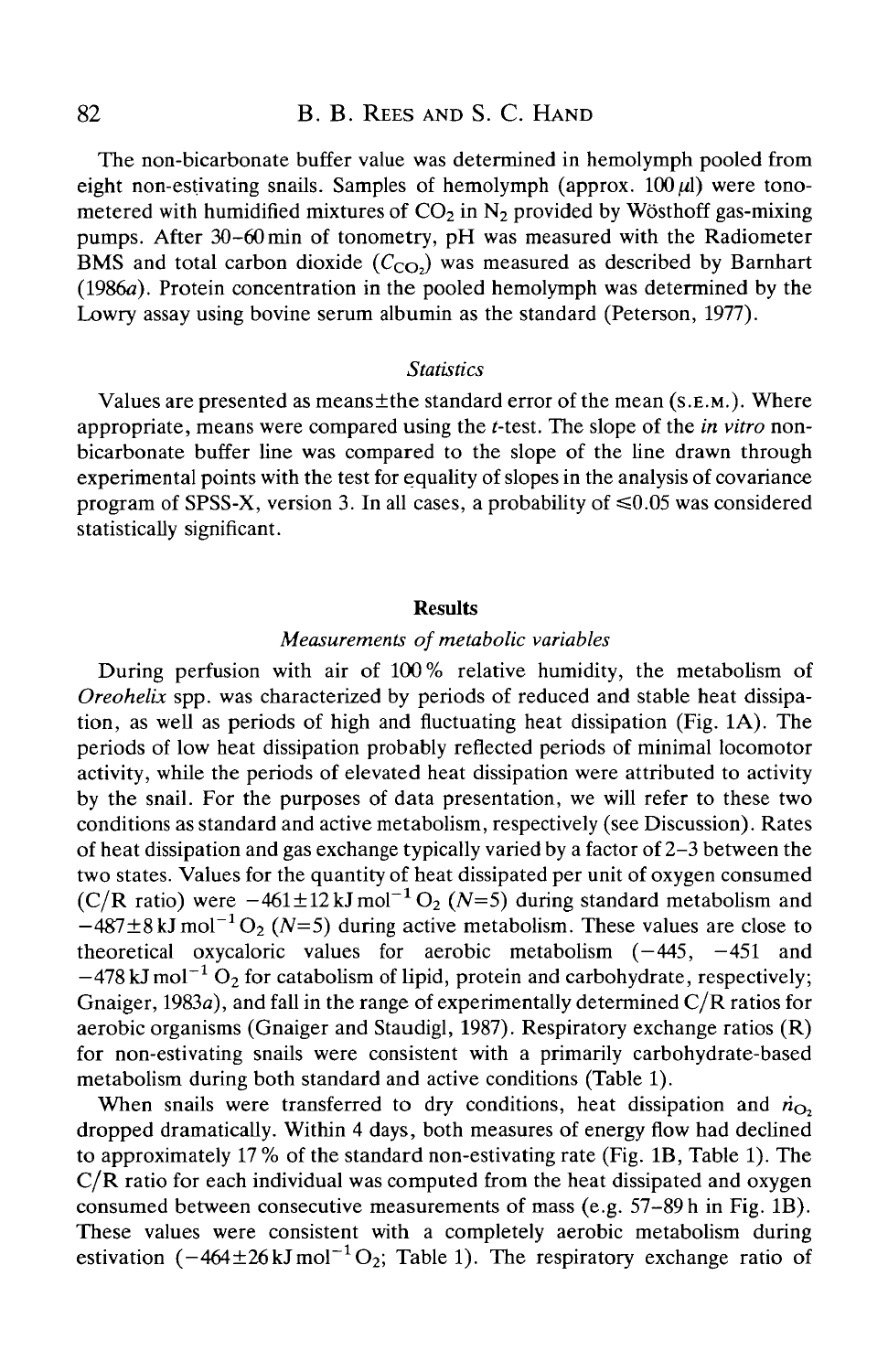

Fig. 1. Calorimetric and respirometric data collected from an individual *Oreohelix* before and during estivation. (A) Continuous measurement of heat dissipation and oxygen consumption  $(\triangle)$  during a 6-h control period prior to induction of estivation. (B) Continuous measurement of heat dissipation and oxygen consumption  $(\triangle)$  during a period of estivation of approximately 2.5 days. Data collection was interrupted between 50 and 57 h during which time the snail and measuring chamber were removed and weighed. The trace of heat dissipation has been corrected for evaporative water loss. In both A and B, the length of the horizontal bars indicates the time over which gas was collected for measurements of gas exchange. Artifactual heat transients of 2-5 min caused by gas sampling have been deleted from the record. The abscissa is time measured from the beginning of the experiment. Heat dissipation and gas exchange were not measured between 7 and 30 h, while the snail and measuring chamber were perfused with dry air at  $5-10$  ml min<sup>-1</sup>.

0.953 (Table 1) suggested a primary dependence upon carbohydrate catabolism early in estivation.

Based upon measurements of  $\dot{n}_{O_2}$ , metabolism in *Oreohelix* spp. was rapidly arrested during entry into estivation, and this suppression was quickly reversed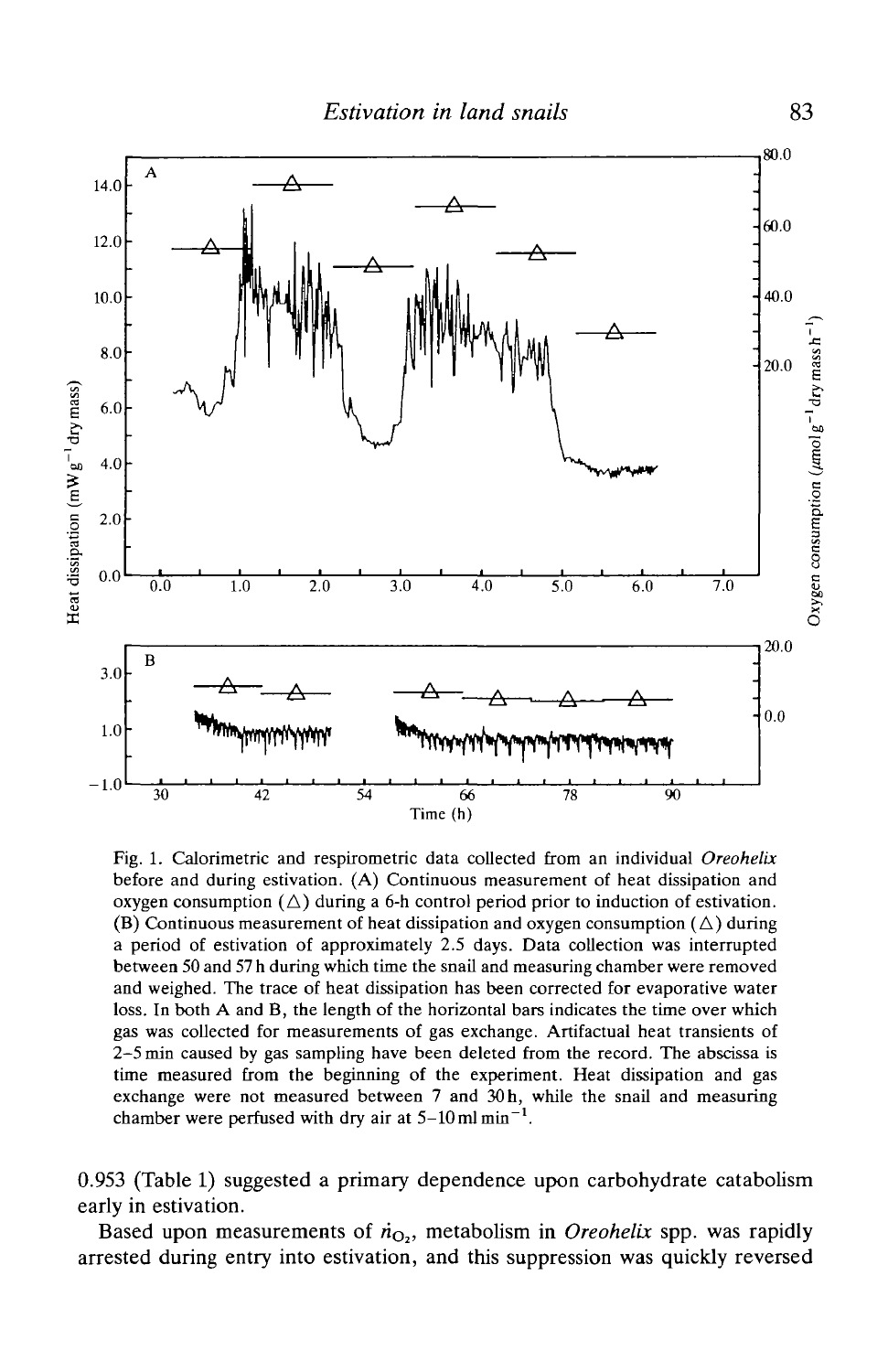|                    | Heat<br>dissipation<br>$(Jg^{-1}$ dry<br>${\rm mass\,h^{-1}}$ | $n_{\text{O}_2}$<br>$\left(\mu\text{mol}\,\text{g}^{-1}\right)$<br>$\text{dry mass}\,h^{-1}$ ) | C/R<br>$(kJ \, mol^{-1} O_2)$ | R<br>$\pmod{CO_2}$<br>$mol^{-1}O_2$ |  |  |  |
|--------------------|---------------------------------------------------------------|------------------------------------------------------------------------------------------------|-------------------------------|-------------------------------------|--|--|--|
| Standard $(N=5)$   | $16.5 \pm 1.3$                                                | $35.8 \pm 3.0$                                                                                 | $-461 \pm 12$                 | $0.992 \pm 0.021$                   |  |  |  |
| Active $(N=5)$     | $34.3 \pm 1.3*$                                               | $70.4 \pm 2.5$ *                                                                               | $-487 + 8$                    | $0.932 \pm 0.014*$                  |  |  |  |
| Estivating $(N=4)$ | $2.9 \pm 0.3*$                                                | $6.2 \pm 0.5$ *                                                                                | $-464 \pm 26$                 | $0.953 \pm 0.032$                   |  |  |  |

Table 1. *Heat dissipation, oxygen consumption*  $(\dot{n}_{Q_2})$ , *calorimetric–respirometric ratios (C/R) and respiratory exchange ratios (R) for non-estivating and estivating* Oreohelix *spp.*

Values for standard and active states are from the 1-h intervals during the control period (perfusion with 100% RH) characterized by the lowest and highest heat dissipation, respectively.

Values for estivating snails were determined from 28-32h of continuous data collection, beginning no earlier than 2 days after induction of estivation.

Asterisks indicate significant differences when compared to the value during standard metabolism ( $t$ -test,  $P < 0.05$ ).

Values are means±s.E.M.

upon arousal (Fig. 2A). The non-estivating  $\dot{n}_{\text{O}_2}$  ranged from 50 to 100  $\mu$ mol O<sub>2</sub>  $g^{-1}$  dry mass h<sup>-1</sup>. Upon reduction of ambient relative humidity,  $\dot{n}_{\text{O}_2}$  decreased to approximately 25  $\mu$ mol $O_2g^{-1}$  dry mass h<sup>-1</sup> within 12 h, and continued to decline over the next 36 h. Between 48 and 72 h from the beginning of the bout of estivation,  $\dot{n}_{\text{O}_2}$  fluctuated around 10  $\mu$ mol $\text{O}_2$ g<sup>-1</sup> dry mass h<sup>-1</sup>. When snails were returned to an environment of high relative humidity,  $\dot{n}_{O_2}$  rose over 2 h and peaked at about 45  $\mu$ mol $O_2$ g<sup>-1</sup> dry mass h<sup>-1</sup>. Values during arousal were more variable than at other times, probably reflecting variation in the timing and extent of arousal among individuals (Herreid, 1977).

# *Measurements of carbon dioxide retention*

Respiratory exchange ratios (Fig. 2A) indicated that  $CO<sub>2</sub>$  retention occurred during the early part of estivation and that  $CO<sub>2</sub>$  release occurred during arousal from estivation. Over the first 24h of estivation, the average value for R ranged from 0.63 to 0.70. During the first hour of returning to perfusion with air of 100 % relative humidity, R increased to  $1.47 \pm 0.10$  ( $N=8$ ) and was as high as 1.9 in one individual. The period of  $CO_2$  release was brief, and R was 0.94–1.00 following initial arousal.

The rate of change in whole-body  $CO_2$  content ( $\Delta C_{CO_2}$ ; Fig. 2B) can be calculated as the product of  $\dot{n}_{\text{O}}$ , and the difference between the true respiratory quotient (RQ) and the measured respiratory exchange ratio (Barnhart and McMahon, 1987):

$$
\Delta C_{\rm CO_2} = \dot{n}_{\rm O_2}(RQ - R) \, .
$$

The value of 0.953 (Table 1) was assumed for RQ because it was determined over an extended period of estivation and presumably reflected a steady state between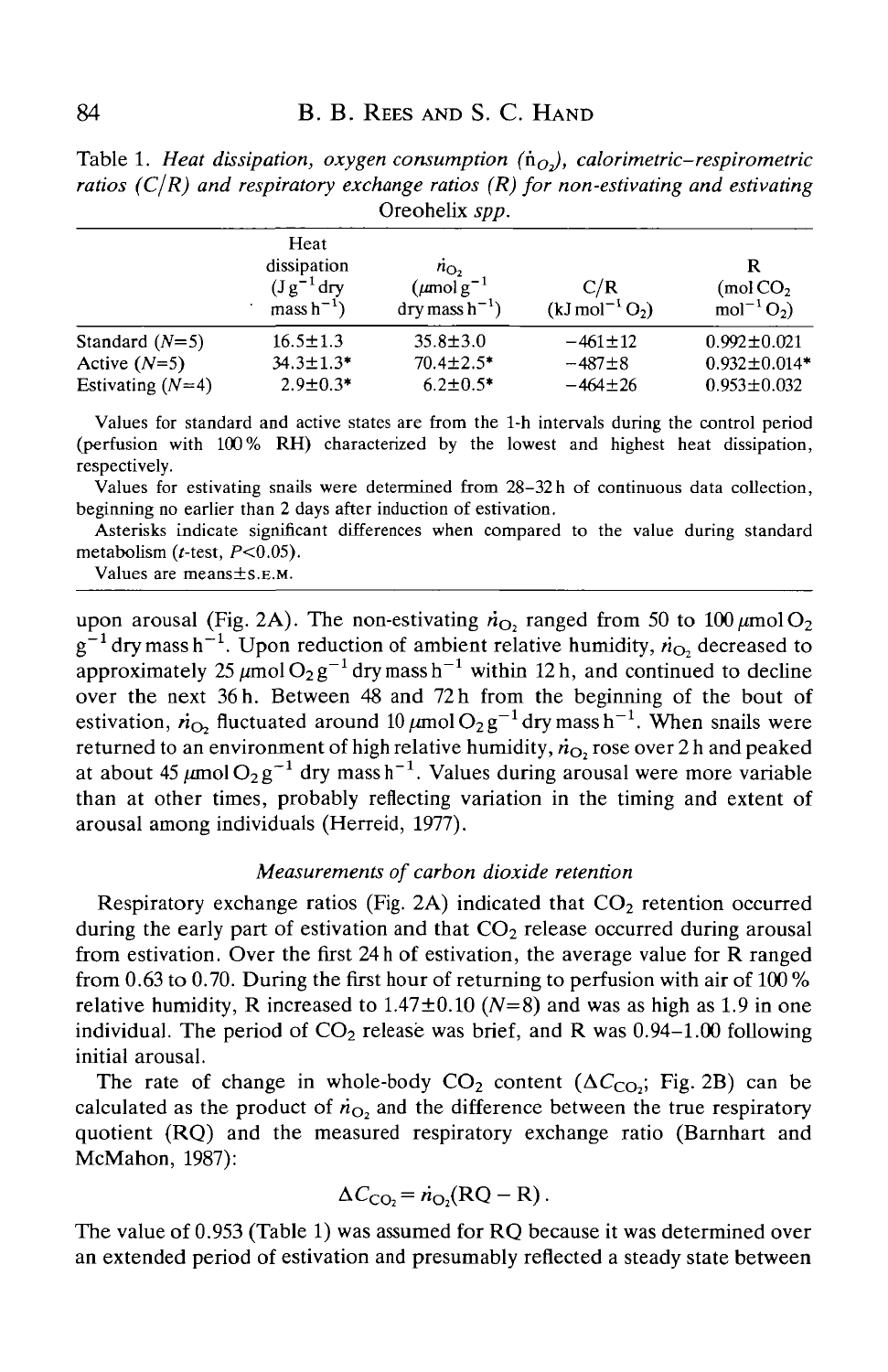

Fig. 2. Measurements of gas exchange by eight individuals during a cycle of activity, estivation and arousal. Vertical dashed lines indicate induction of estivation with dry air (at 2h) and arousal from estivation with air of  $100\%$  relative humidity (at 80h). (A) Oxygen consumption (O) and respiratory exchange ratios ( $\bullet$ ). (B)  $\Delta C_{\rm CO}$ , ( $\square$ ) corrected for tissue water content of each snail. Asterisks indicated values significantly different from  $0 \text{ mmol} 1^{-1} \text{ h}^{-1}$  (95% confidence intervals do not overlap  $0$  mmol  $1^{-1}$  h<sup>-1</sup>). Means ± s. E.M are presented.

 $CO<sub>2</sub>$  production at the tissue and its release from the organism. Over the first part of the estivation experiment,  $\Delta C_{\text{CO}_2}$  was approximately 4 mmoll<sup>-1</sup> h<sup>-1</sup>, gradually decreasing to values indistinguishable from  $0 \text{ mmol} 1^{-1} \text{ h}^{-1}$  after 36 h. Upon perfusion with air of 100% relative humidity the value for  $\Delta C_{\rm CO}$ , became negative, indicating  $CO_2$  release. Interestingly, during arousal, the greatest rate of  $CO<sub>2</sub>$  release preceded the peak value of  $\dot{n}_{\text{O}}$ , by approximately 1 h. After the initial release of CO<sub>2</sub>,  $\Delta C_{\text{CO}_2}$  was again not different from 0 mmol  $1^{-1}$  h<sup>-1</sup>.

Carbon dioxide retention by snails during estivation resulted in inverse changes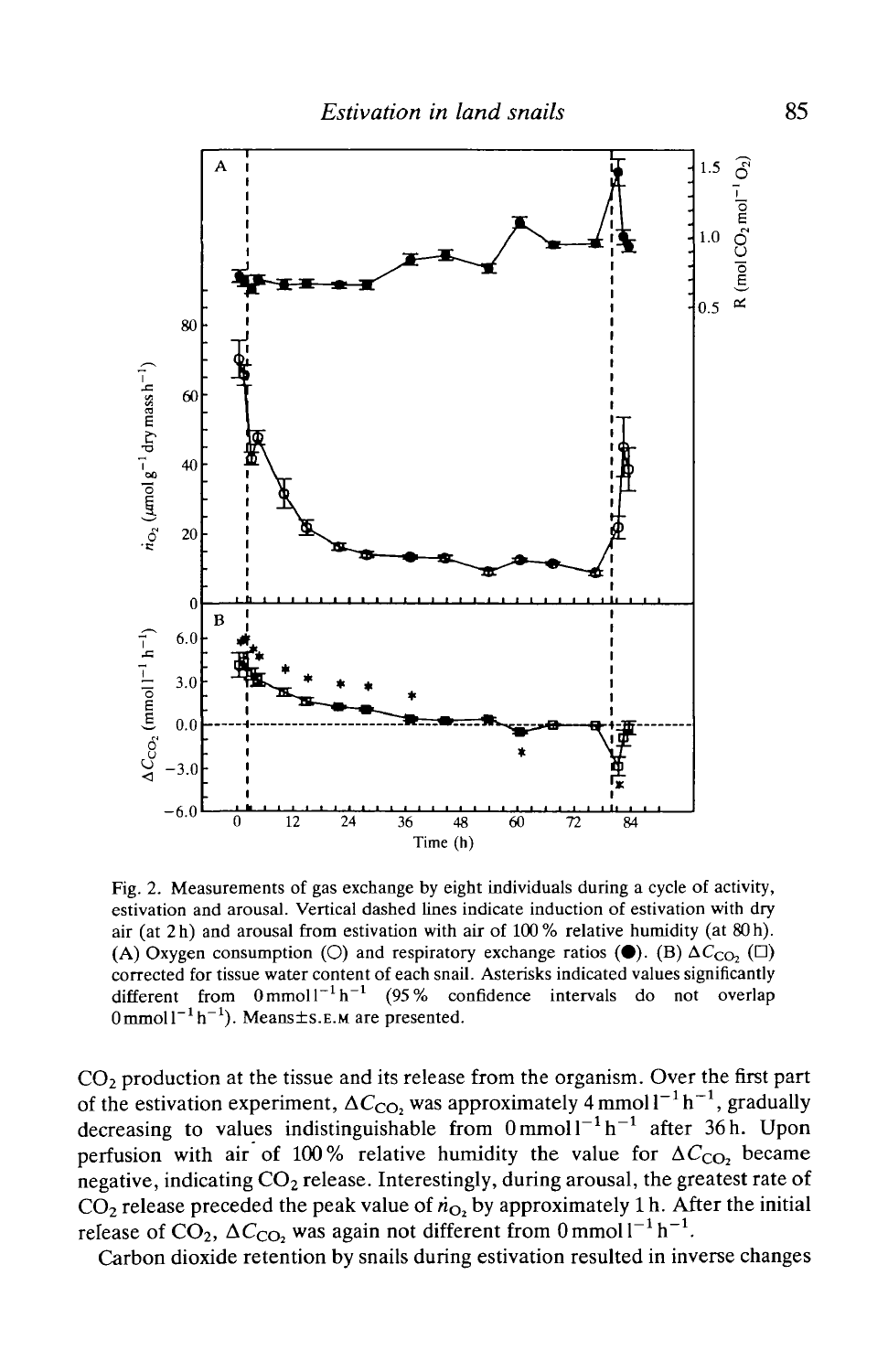

Fig. 3. Hemolymph  $P_{CO_2}$  ( $\bullet$ ) and pH (O) measured in *Oreohelix* spp. before, during and after arousal from estivation. The 0h values were determined with non-estivating individuals and 74h values were determined 2h after arousal. Means±S.E.M are presented, and the number of snails was seven or eight at each time.

in hemolymph  $P_{CO_2}$  and pH (Fig. 3). Hemolymph  $P_{CO_2}$  increased from 1.24 $\pm$ 0.17 kPa (N=8) in active snails to 3.15 $\pm$ 0.35 kPa (N=8) at 24 h estivation, and to  $4.47 \pm 0.35$  kPa ( $N=7$ ) by 48 h. A concomitant drop in hemolymph pH occurred from 8.03±0.02 *(N=8)* to 7.40±0.01 *(N=8)* by 48h. Between 48 and 72h, hemolymph  $P_{CO_2}$  and pH were relatively stable. Arousal caused a rapid decline in hemolymph  $P_{CO}$ , and an increase in pH.

The data from Fig. 3 were plotted as a Davenport diagram (Davenport, 1974) in order to assess whether the acidosis was respiratory or metabolic in nature, and whether compensation had occurred (Fig. 4). Values measured during estivation were distributed above the *in vitro* buffer line, although the slope of the line describing the experimental points was not significantly different from that of the buffer line  $(P=0.934)$ .

#### *The effect of imposed hypercapnia*

Exposure of non-estivating snails to  $4.67$  kPa ambient  $CO<sub>2</sub>$  resulted in an elevation of hemolymph  $P_{CO_2}$  to 4.0±0.21 kPa (N=4) and a concomitant decrease in pH to  $7.59\pm0.02$  (N=6). The changes occurred within 2h and were stable through 6h of hypercapnic exposure. An increase in hemolymph  $[HCO<sub>3</sub><sup>-</sup>]$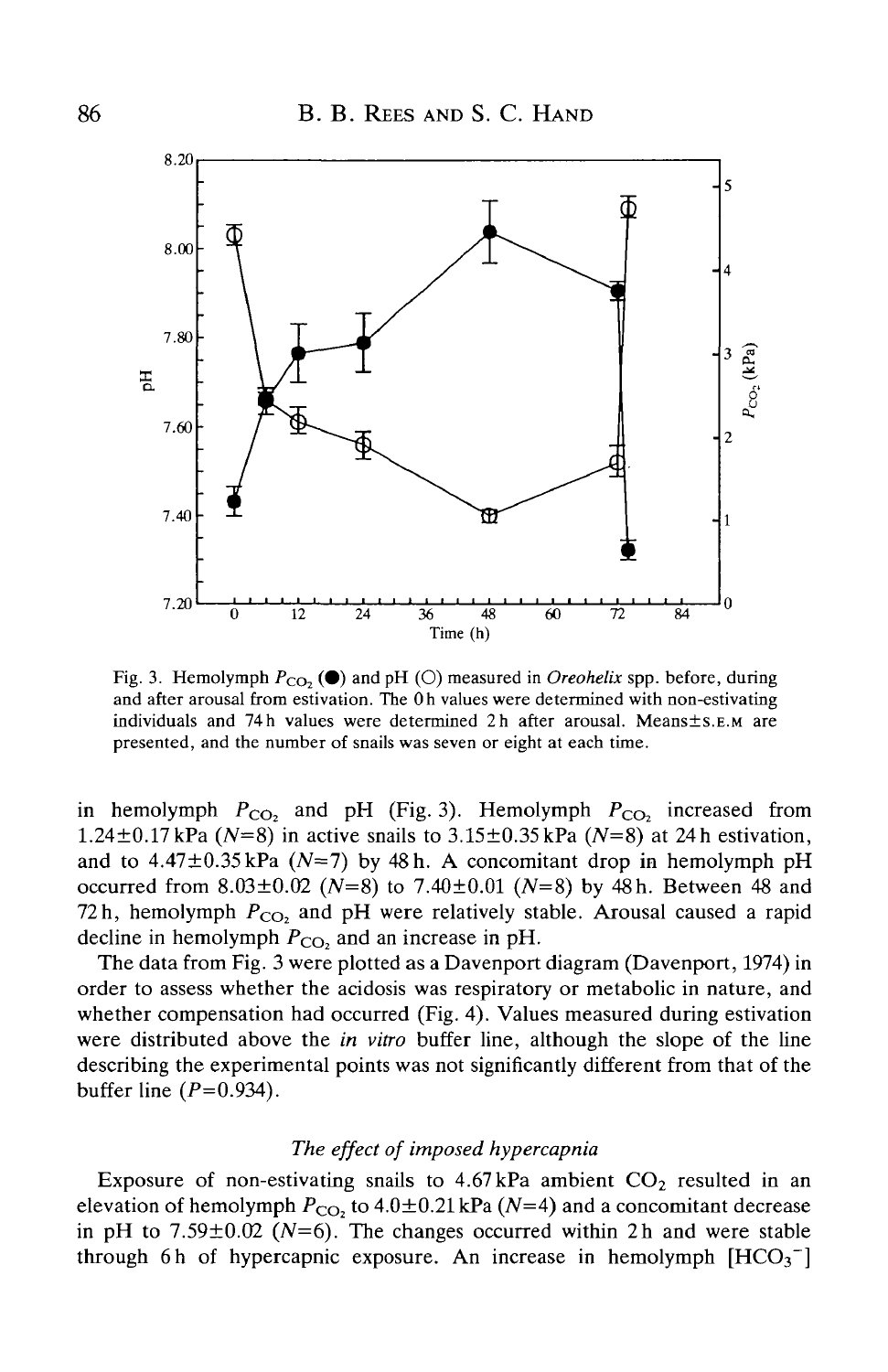

Fig. 4. Data from Fig. 3 plotted as a Davenport diagram. The time of sampling (h) is denoted above and to the right of the symbols. The open circle represents values obtained from non-estivating snails made hypercapnic by exposure to  $4.67 \text{ kPa CO}_2$  $(N=4)$ . In a separate experiment, the slope and elevation of the buffer line were determined *in vitro* on hemolymph pooled from eight non-estivating individuals (dashed line). The slope of the buffer line is  $-7.0$  mmol<sup>1-1</sup> HCO<sub>3</sub><sup>-</sup> pH unit<sup>-1</sup> and the protein content of the sample was  $10 \text{ mg} \text{ ml}^{-1}$ . Means $\pm$ s.E.M are presented.

suggested that the respiratory acidosis during artificial hypercapnia was partially compensated (open circle, Fig. 4).

The effect of hypercapnia on  $\dot{n}_{O_2}$  of non-estivating snails is shown in Fig. 5. Exposure to 4.67 kPa  $CO_2$  caused  $n_{O_2}$  to fall to from control values to approximately 27  $\mu$ molg<sup>-1</sup> drymass h<sup>-1</sup>. The drop in respiration rate was fast and fully reversible. Compared to the  $\dot{n}_{\text{O}_2}$  of the same individuals exposed to ambient CO<sub>2</sub> (approx.  $0.03$  kPa), the reduction in respiration was approximately 50%.

## **Discussion**

#### *Metabolism of non-estivating snails*

*Oreohelix* spp. are characterized by respiration rates during non-estivating conditions that are typical of other terrestrial pulmonate gastropods (see Table 2). Continuous measurements of metabolic heat production and gas exchange revealed two rather discrete states during the non-estivating period, and we have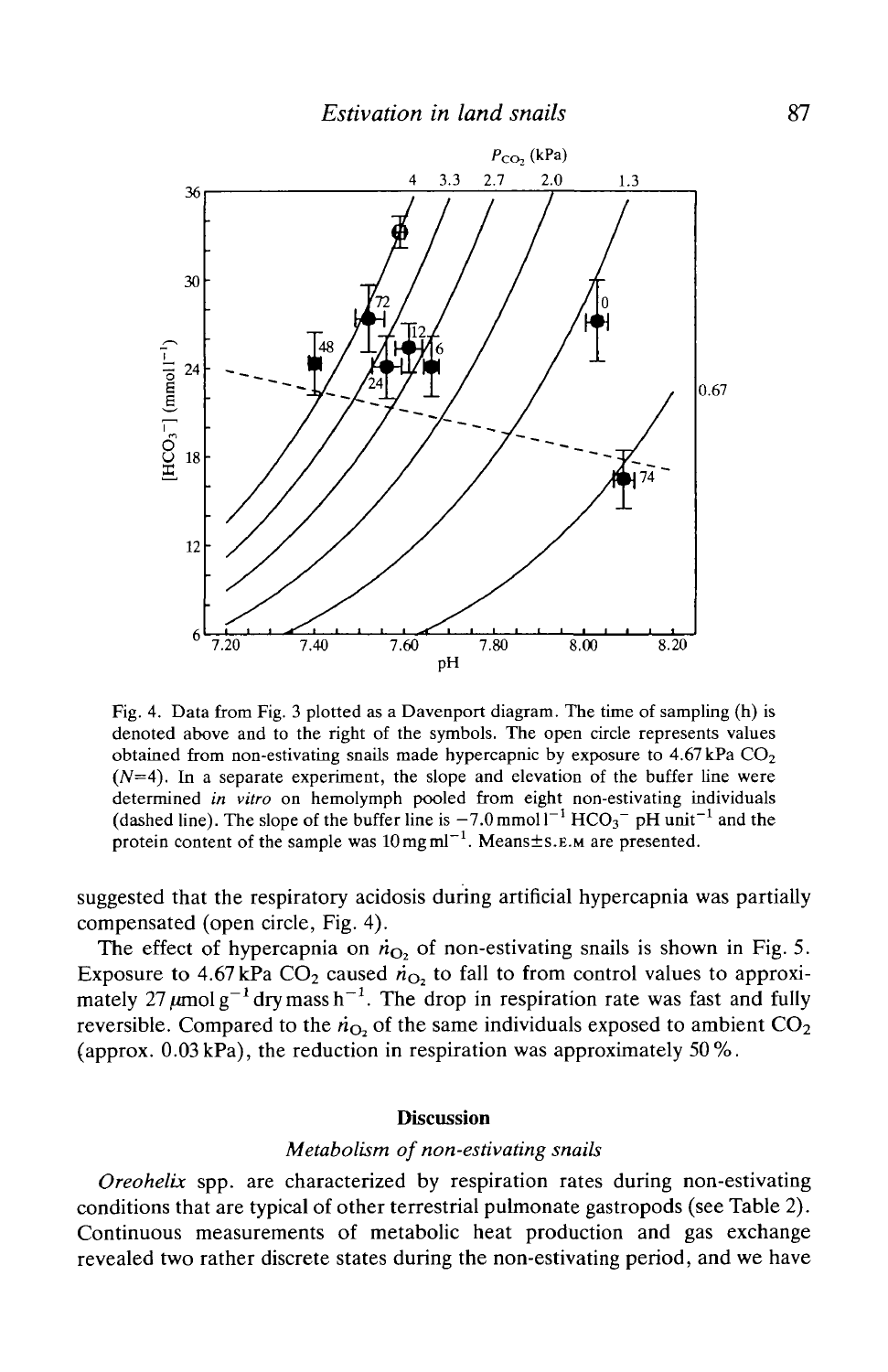

Fig. 5. The effect of imposed hypercapnia on respiration rate of non-estivating *Oreohelix* spp. ( $N=4$ ). Snails were exposed to ambient air ( $\bullet$ ) or 4.67 kPa CO<sub>2</sub> in air (O). The vertical dashed lines bracket the period of elevated  $P_{CO_2}$ . The relative humidity of the perfusion gas was 100 % throughout. Asterisks indicate a significant reduction of  $\dot{n}_{O_2}$  by hypercapnia compared to control value at that time (t-test). Means±s.E.M are presented.

referred to these states as standard and active metabolism. Rates of energy flow from snails varied by a factor of 2-3 between these two states, similar to the increment between average and peak oxygen consumption of non-estivating *Otala lactea* (Herreid, 1977; Table 2). In our experiments, it is possible that true maximal activity was not achieved by the animals due to the length of time since feeding and restricted movement in the measuring chamber. Hence the ratio of the active to standard rates of metabolism observed in this study may underestimate the animal's scope for activity (cf. Bayne and Newell, 1983). Of more interest in the context of this study is that the amount of heat dissipated per unit of oxygen consumed (C/R ratio) did not deviate from the theoretical value for fully aerobic metabolism in either state. Thus, we conclude that anaerobic pathways are not involved in standard or active metabolism. In terms of metabolic fuel for nonestivating metabolism, the respiratory exchange ratios indicate a primary dependence upon carbohydrate during both standard and active metabolic states.

#### *Metabolism during estivation*

Using the technique of simultaneous calorimetry and respirometry, we found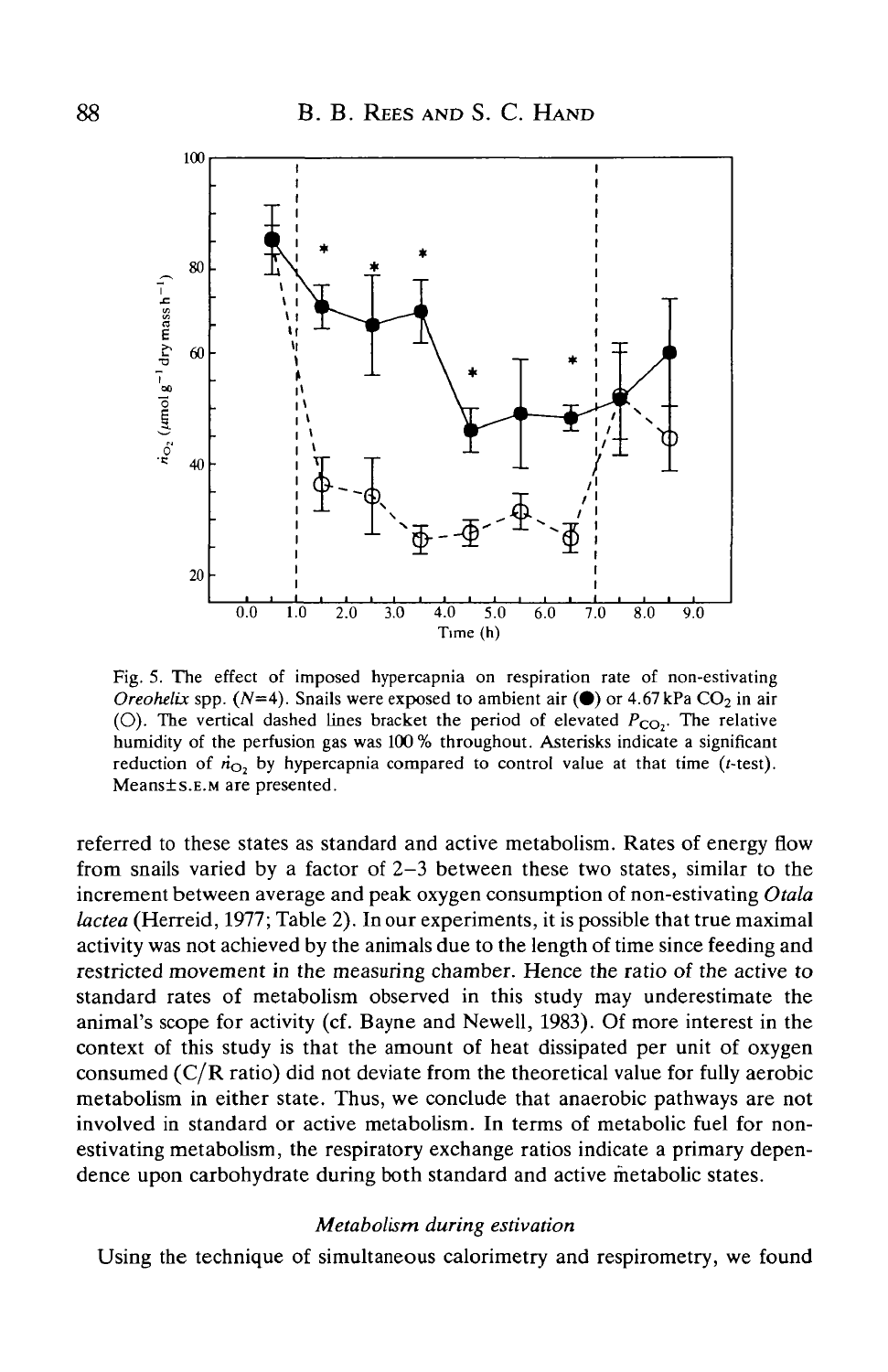that the quantity of heat dissipated per mole of oxygen consumed during estivation did not differ from the theoretical values for aerobic metabolism. We conclude, therefore, that during early estivation anaerobic processes do not contribute to the energy metabolism in this organism. This is in accord with the finding that products of anaerobic metabolism do not accumulate in the land snail *Otala lactea* over 3 days of estivation (Churchill and Storey, 1989). After 3 weeks of estivation, however, lactate has been measured in *Otala lactea* (Churchill and Storey, 1989), and alanine and succinate accumulate in *Achatina achatina* (Umezurike and Iheanacho, 1983). Combined calorimetry and respirometry would be useful in substantiating and quantifying the contribution of anaerobic metabolism to the total energy metabolism during extended estivation.

Another interesting feature of the reduction in heat dissipation and gas exchange during entry into estivation is the rapidity with which it occurs. In the two snails for which the time course of metabolic suppression has been studied *{Bulimulus dealbatus* and *Oreohelix* spp.), the most rapid decline in respiration occurs during the first few days of estivation. Within 4 days of entry into estivation, respiration rate is reduced sixfold in both snails and, in *Bulimulus dealbatus,* respiration rate does not decrease further over 6 months (Home, 1973). In the context of metabolic rate reduction, it is of interest to note that Churchill and Storey (1989) documented a positive metabolic cross-over at the phosphofructokinase and pyruvate kinase reactions during a 3-day bout of estivation in *Otala lactea.* These data were taken to indicate an activation of glycolysis during shortterm estivation. This conclusion is difficult to reconcile with the rapid suppression of metabolic rate observed in other studies.

A correlate of reduced rates of respiration is a decrease in evaporative water loss (Barnhart, 1986b). Thus, the capacity to reduce respiration may represent an adaptation to survival in desiccating environments (Machin, 1975). Representative examples of oxygen consumption by active and estivating pulmonate gastropods are presented in Table 2. The slug *Limax flavus*, which occurs in mesic habitats and has a limited tolerance of desiccating conditions, is characterized by the highest respiration rate during estivation. At the other extreme is *Sphincterocila boissieri,* a snail found in the deserts of the Near East, which is characterized by the lowest rate of respiration during estivation. The estivating rates of oxygen consumption are intermediate in *Bulimulus dealbatus, Oreohelix* and *Otala lactea,* all of which occur in semiarid environments (Bequaert and Miller, 1973). Hence, the extent of reduction in respiration appears to be related to environmental water availability, such that lower rates of respiration, and thus lower rates of water loss, occur in individuals inhabiting more xeric environments.

# *Carbon dioxide retention and extracellular acidosis*

Carbon dioxide retention and extracellular acidosis occur during entry into estivation with a timing comparable to that of the reduction in respiration rate.  $CO<sub>2</sub>$  retention occurred over the first 36 h of estivation, causing substantial changes in hemolymph  $P_{CO_2}$  and pH, coincident with a rapid decrease in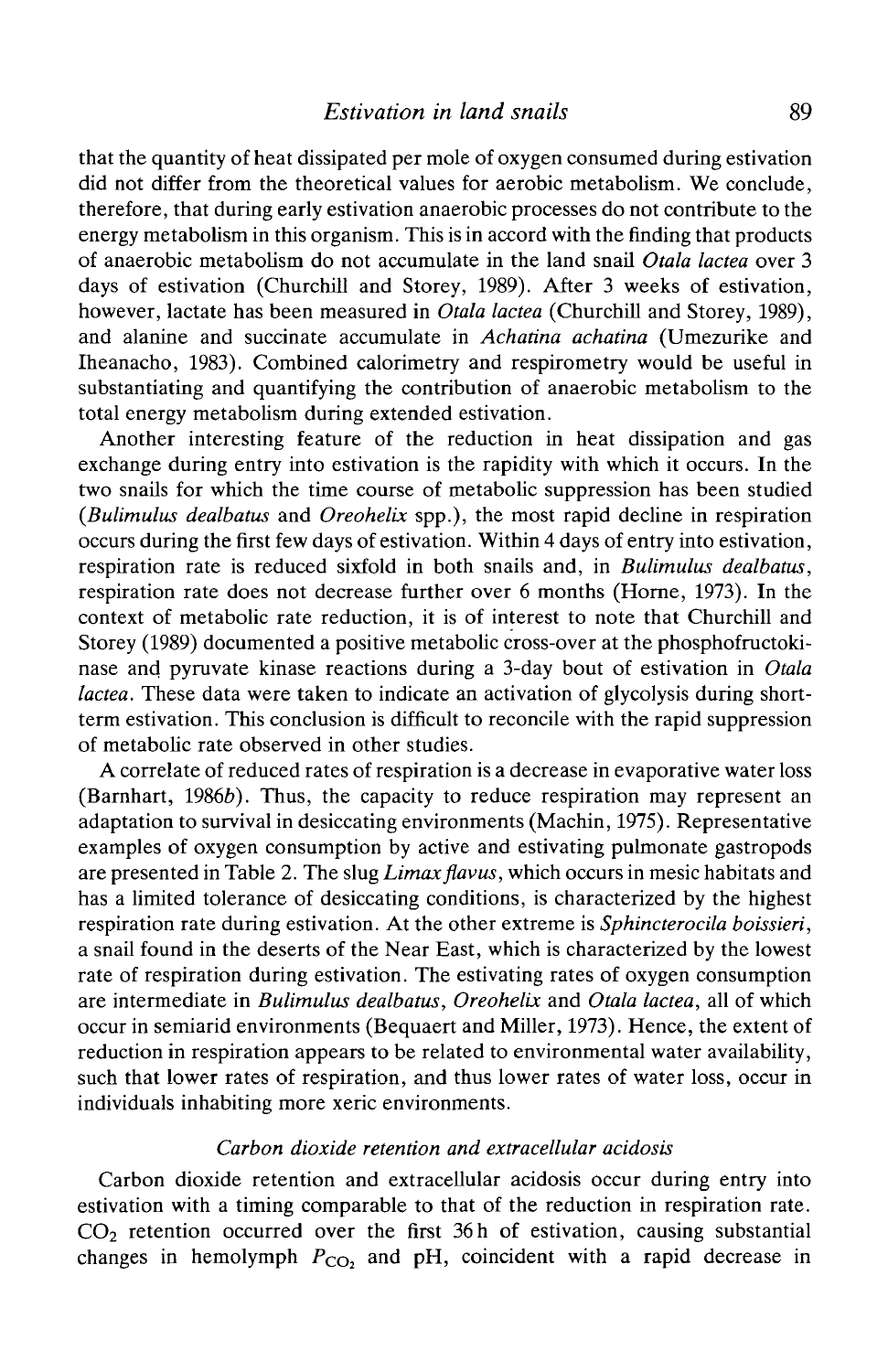| Species<br>(study<br>temperature, $^{\circ}C$ ) | Non-estivating  |                 | Estivating        |          |                                                   |
|-------------------------------------------------|-----------------|-----------------|-------------------|----------|---------------------------------------------------|
|                                                 | Wet mass        | Dry mass        | Wet mass          | Dry mass | Reference                                         |
| Limax flavus $(30)$                             | 10.3            | 60              | 7.1               | 42       | Horne, 1979                                       |
| <b>Bulimulus</b><br>dealbatus (22)              | 5.4             | 31              | 1.1               | 6.6      | Horne, 1973                                       |
| <i>Oreohelix</i> spp. (25)                      | $8.2 - 16.2$    | $36 - 70$       | 1.4               | 6.2      | Present study                                     |
| Otala lactea (20)                               | $3.9 - 6.3*$    | $20 - 32$       | $1.1*$            | 5.6      | Herried, 1977                                     |
| Otala lactea (23-25)                            | 3.8             | 26              | 0.61              | 4.2      | Barnhart, 1986a;<br>Barnhart and<br>McMahon, 1987 |
| Sphincterochila<br>boissieri (25)               | NA <sup>+</sup> | NA <sup>+</sup> | 0.17 <sup>‡</sup> | 0.9      | Schmidt-Nielsen et al. 1971                       |

Table 2. Respiration rates ( $\mu$ mol $O_2$ g<sup>-1</sup> h<sup>-1</sup>) by terrestrial pulmonate gastropods during *non-estivating and estivating conditions, standardized to wet and dry masses*

Wet-mass-specific rates of oxygen consumption were adjusted to dry-mass-specific rates with factors reported in original studies.

\*The value of 0.57 was used to convert whole mass (including shell) to wet tissue mass (Herreid, 1977).

t Values for oxygen consumption of non-estivating snails were not available.

\$ Whole snail oxygen consumption rates were divided by 1.8 g soft tissue per snail (Schmidt-Nielsen *etal.* 1971).

respiration rate. Between 48 and 72 h, hemolymph  $P_{CO_2}$  and pH were relatively stable, as was oxygen consumption. During arousal, a period of  $CO<sub>2</sub>$  release occurred, resulting in restoration of normal hemolymph  $\overline{P_{\text{CO}_2}}$  and pH prior to the increase in oxygen consumption. In an extensive study of the pattern of carbon dioxide release from *Otala lactea* during estivation, Barnhart and McMahon (1987) found a correlation between periods of  $CO<sub>2</sub>$  release and periods of elevated oxygen consumption. During a 3-day bout of estivation, respiration rate in *Oreohelix* spp. was similarly elevated during a brief period of  $CO<sub>2</sub>$  release (approx. 60h, Fig. 2). This temporal relationship between respiration rate and acid-base status suggests that alterations of  $P_{CO_2}$  and/or pH may contribute to the suppression of metabolic rate during estivation.

Furthermore, when non-estivating *Oreohelix* spp. were exposed to elevated ambient  $P_{CO_2}$ , oxygen consumption was markedly reduced. The reduction in respiration, however, was only 50%, compared to 83% during estivation. This discrepancy may be explained, in part, by the differing degree of compensation that occurred during artificially imposed hypercapnia relative to estivation (Fig. 4). Although imposed hypercapnia caused hemolymph  $P_{CO}$ , to increase to levels approximating those measured during estivation, hemolymph pH dropped only to 7.59 compared to 7.40. The relatively higher pH and  $[HCO<sub>3</sub><sup>-</sup>]$  during artificial hypercapnia compared to estivation may have acted to lessen the drop in respiration, similar to the findings of Walsh *et al.* (1988) for trout hepatocytes. In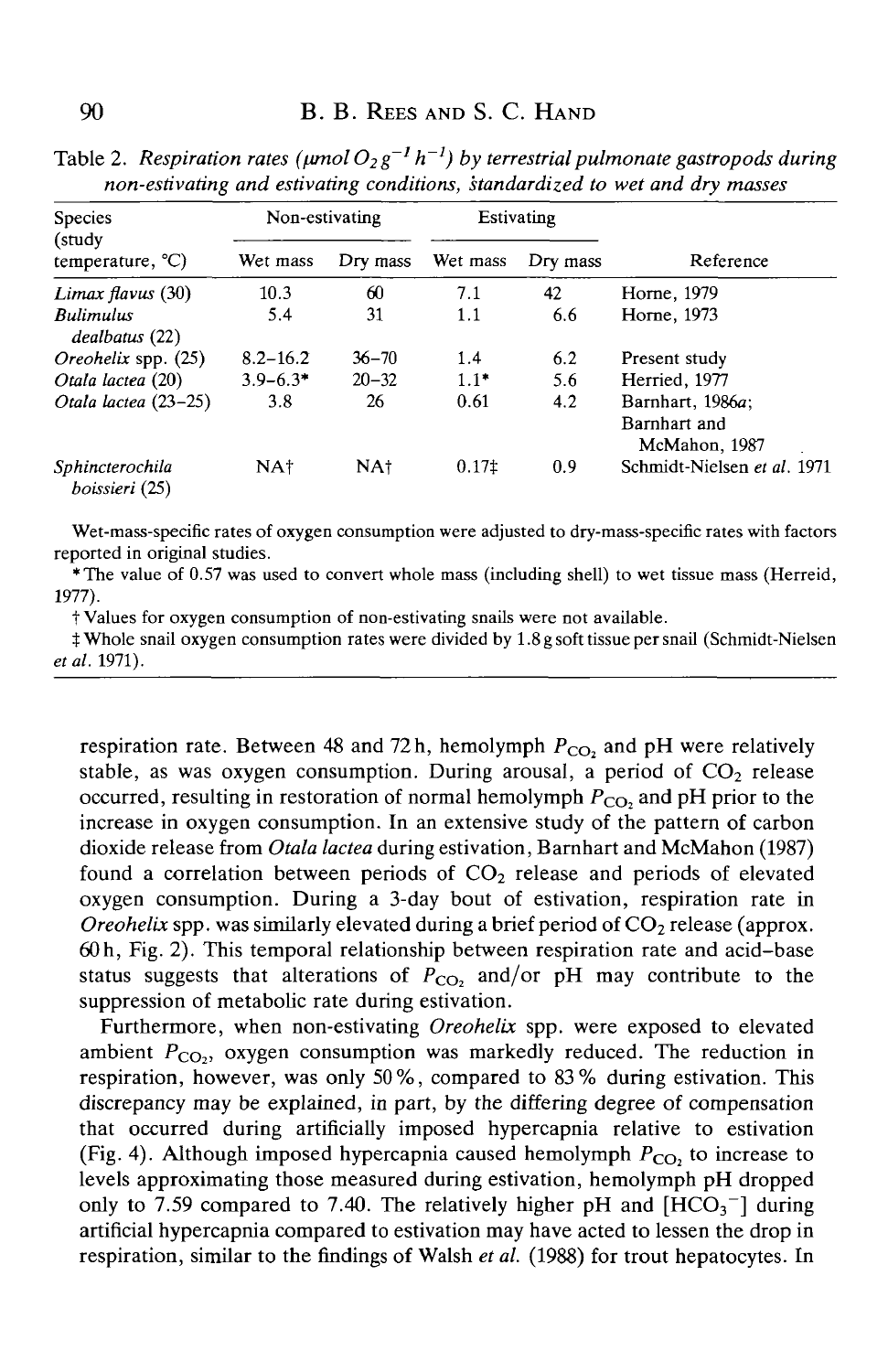addition to acid-base variables, it is likely that other factors, that were not operative during artificial hypercapnia, contribute to metabolic rate suppression during estivation. We speculate that metabolic suppression during estivation may be the result of multiple determinants, possibly including neurohormonal agents.

*Oreohelix* spp. displayed an acid-base condition and suppression of metabolism similar to those documented for *Otala lactea.* The comparison between snails, however, reveals interesting differences. Extracellular acidification in *Oreohelix* spp. during the first 3 days of estivation was greater than that observed in *Otala lactea* (Barnhart, 1986a). In addition, respiration rate of *Oreohelix* spp. was more affected by ambient hypercapnia: oxygen consumption decreased by 50% at ambient  $P_{\text{CO}_2}$  of approximately 4.67 kPa, whereas a 50% reduction was not observed in *Otala lactea* until  $P_{CO_2}$  had been increased to 8.66 kPa (Barnhart and McMahon, 1988). Both observations may be a result of differing responses to respiratory acidosis. *Otala lactea* displayed marked compensation (Barnhart, 1986a), whereas compensation by *Oreohelix* spp. was slight or non-existent. If hypercapnia is indeed involved in the suppression of metabolism, a species difference in the extent of compensation may modulate how fast metabolic rate is reduced during entry into estivation. While speculative, lack of compensation could reflect an adaptation to more xeric environments, in which bouts of estivation are more frequent or more profound.

We thank Jim Nestler and Drs Jon Harrison, Todd Gleeson and Greg Snyder for their many helpful discussions. Appreciation is extended to Drs Gleeson and Snyder for use of the equipment necessary for measurement of gas-exchange and hemolymph acid-base variables. We acknowledge Dr Shi-Kuei Wu for providing information regarding collection sites for *Oreohelix* spp. This work was supported by a National Science Foundation Graduate Fellowship to BBR and NSF grants DCB-8702615 and BBS-8704421 to SCH.

#### References

- BARNHART, M. C. (1986a). Control of acid-base status in active and dormant land snails, *Otala*
- **BARNHART, M. C. (1986b). Respiratory gas tensions and gas exchange in active and dormant land snails,** *Otala lactea. Physiol. Zool.* **59, 733-745.**
- BARNHART, M. C. (1989). Respiratory acidosis and metabolic depression in dormant invertebrates. In *Living in the Cold II* (ed. A. Malan and B. Canguilhem), pp. 321–331.<br>London: John Libbey Eurotext.
- BARNHART, M. C. AND MCMAHON, B. R. (1987). Discontinuous carbon dioxide release and metabolic depression in dormant land snails. J. exp. Biol. 128, 123–138.
- BARNHART, M. C. AND MCMAHON, B. R. (1988). Depression of aerobic metabolism and intracellular pH by hypercapnia in land snails, *Otala lactea. J. exp. Biol.* **138,** 289-299. BAYNE, B. L. AND NEWELL, R. C. (1983). Physiological energetics of marine molluscs. In *The*
- 
- *Mollusca*, vol. 4 (ed. K. M. Wilbur), pp. 407–515. London: Academic Press.<br>BEQUAERT, J. C. AND MILLER, W. B. (1973). *The Mollusks of the Arid Southwest*. Tuscon: University of Arizona Press. 271pp.
- BOUTILIER, R. G., RANDALL, D. J., SHELTON, G. AND TOEWS, D. P. (1978). Some response characteristics of CO<sub>2</sub> electrodes. Respir. Physiol. 32, 381-388.